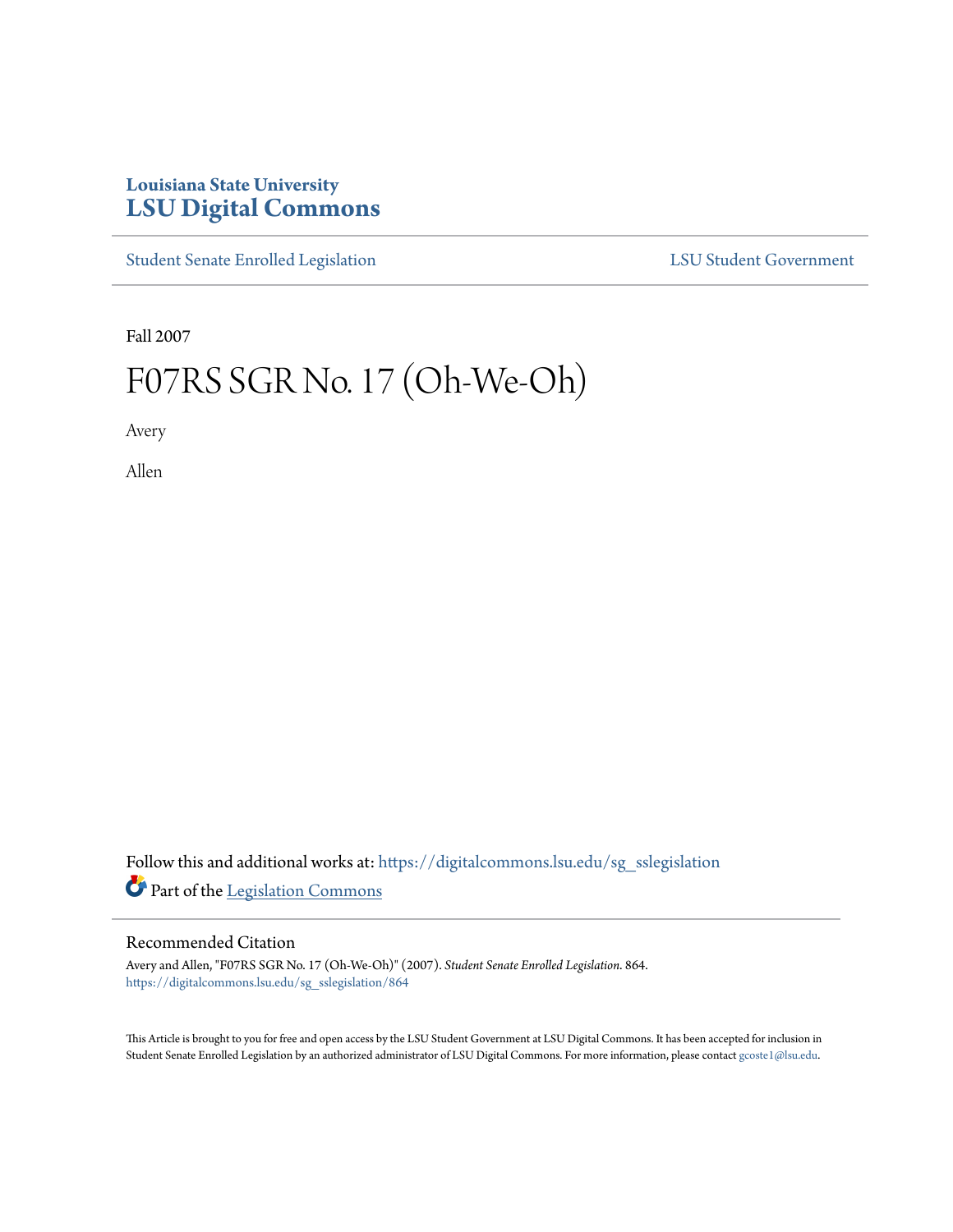[LOUISIANA STATE UNIVERSITY]

**STUDENT SENATE F07RS SGR NO. 17 BY: SENATORS AVERY & ALLEN**

### **A RESOLUTION**

#### **TO URGE THE RECONSIDERATION OF THE DECISION TO BAN THE POST-TOUCHDOWN SONG, OH-WE-OH, AND TO ENCOURAGE THAT THE SONG RE-TAKE ITS PLACE IN THE USUAL MUSIC LINEUP**

- **PARAGRAPH 1:** WHEREAS, THE TIGER BAND AND ITS SUPERIORS HAVE THE GREATEST OF INTENTIONS FOR THIS UNIVERSITY AND ITS STUDENTS, AND;
- **PARAGRAPH 2:** WHEREAS, THE OH-WE-OH SONG IS A TRADITION AT FOOTBALL GAMES AT THIS UNIVERSITY, AND;
- **PARAGRAPH 3:** WHEREAS, THE OH-WE-OH SONG CEASED TO BE PLAYED FOLLOWING THE FOOTBALL GAME AGAINST THE UNIVERSITY SOUTH CAROLINA BECAUSE OF PROFANITY ASSOCIATED WITH THE OPPONENT'S CHOICE OF MASCOT, AND;
- **PARAGRAPH 4:** WHEREAS, THE CHOICE WORD WHICH WAS INCLUDED DURING THE FOOTBALL GAME AGAINST THE SOUTH CAROLINA GAMECOCKS WAS AN ISOLATED INCIDENT ASSOCIATED SOLELY WITH THE OPPOSING TEAM'S CHOICE OF MASCOT, AND;
- **PARAGRAPH 5: WHEREAS, THE STUDENT SECTION OF TIGER STADIUM FEELS** THE LANGUAGE USED DURING THE CHANT WHILE NOT PLAYING AGAINST THE UNIVERSITY OF SOUTH CAROLINA IS NOT SEVERE ENOUGH TO WARRANT THE BANISHMENT OF THE SONG, AND
- **PARAGRAPH 6:** WHEREAS, THE STUDENT SECTION OF TIGER STADIUM PROTESTS WEEKLY BY CHANTING WITHOUT MUSIC TO SHOW THEIR CLEAR DISPLEASURE AT THE SONG'S CANCELLATION
- **PARAGRAPH 7:** THEREFORE, BE IT RESOLVED BY THE STUDENT GOVERNMENT OF LOUISIANA STATE UNIVERSITY AND AGRICULTURAL AND MECHANICAL COLLEGE THAT WE DO NOT SUPPORT THE DECISION TO BANISH THE OH-WE-OH SONG FROM FOOTBALL GAMES, FEELING THAT THE REASONS FOR AFORESTATED SONG'S DISMISSAL DO NOT MERIT THE ACTIONS TAKEN BY TIGER BAND OFFICIALS. FURTHERMORE WE URGE THAT THE SONG RE-TAKE ITS PLACE IN THE MUSICAL LINEUP THE TIGER BAND PLAYS AT EACH FOOTBALL GAME FOLLOWING TOUCHDOWNS, THEREBY HONORING STUDENTS' REQUESTS FOR THE SONG'S RETURN